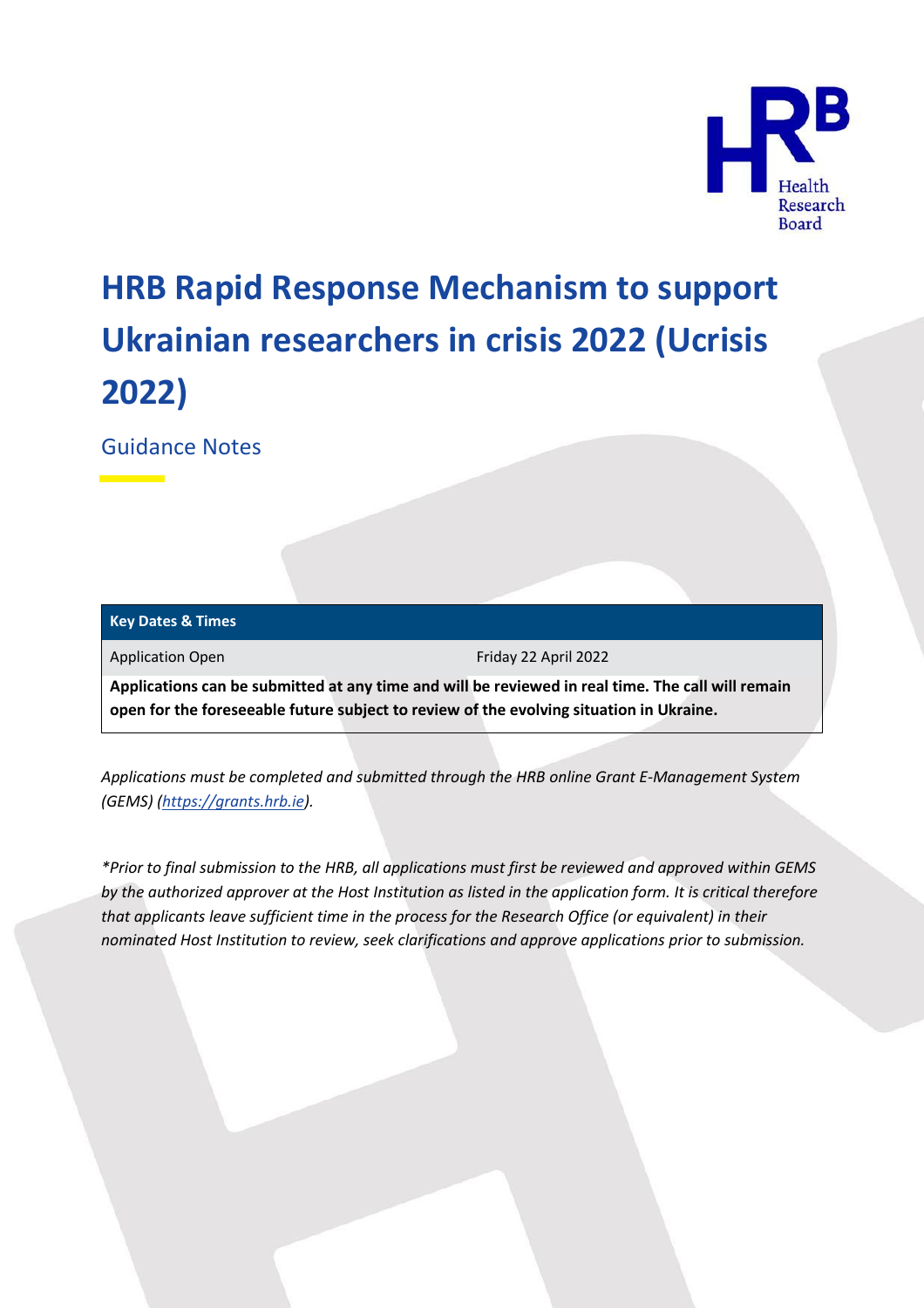# <span id="page-1-0"></span>**Table of Contents**

| <b>Scope</b> |
|--------------|
|              |
|              |
|              |
|              |
|              |
|              |
|              |
|              |
|              |
|              |
|              |
|              |
|              |
|              |
|              |
|              |
|              |
|              |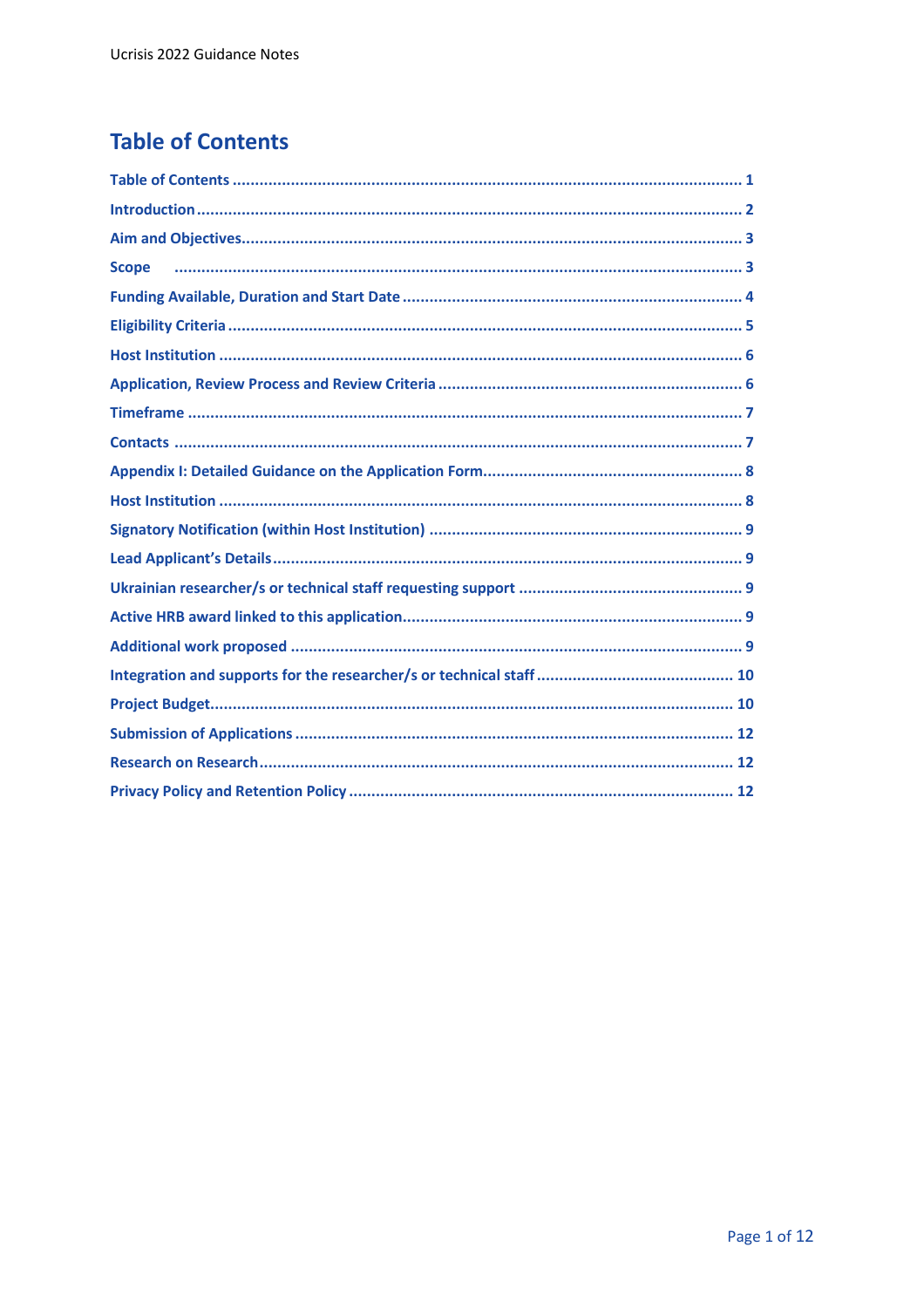#### <span id="page-2-0"></span>**Introduction**

Science and scholarly research is predicated on exchange and peaceful cooperation. As a member of Science Europe, the Health Research Board (HRB) condemns the Russian aggression and invasion of Ukraine in the strongest possible terms. In an effort to combat this unprecedented humanitarian and economic loss, the HRB is launching a new supplemental grant scheme to encourage and enable Principal Investigators of existing HRB awards, and their associated Host Institutions and partners, to provide opportunities for displaced health-related researchers and technical staff from Ukraine to join existing HRB-funded awards in order to integrate swiftly in the Irish research system and to enable them to maintain continuity in their research work.

Applications are open to Principal Investigators of eligible HRB-funded awards and open to refugee researchers from Ukraine at any stage of their research career.

This scheme will adopt a rolling deadline, a shortened application form and an expedited review process. It seeks to build on and complements other systems and supports introduced by Irish Government Departments and agencies, including:

- The lifting of visa requirements between Ukraine and Ireland by the Department of Justice to streamline and support the swift exit from Ukraine and an expedited review process to grant Temporary Protection Directive<sup>1</sup> status to those arriving in Ireland.
- A range of initiatives to provide access to accommodation, coordinated by the International Protection Accommodation Service (IPAS) and the Department of Children, Equality, Disability, Integration and Youth.
- Streamlined processes to provide Personal Public Service Numbers (PPSN), social welfare and other State supports by the Department of Social Protection.
- Rapid access to places for children in schools, coordinated by TUSLA education support service.
- Provision of medical cards and other supports in health and social care by the Health Service Executive (HSE).
- Ongoing actions by Department of Further and Higher Education, Research, Innovation and Science (DFHERIS), the Irish Universities Association (IUA) and Higher Education Institutes (HEIs) to provide appropriate opportunities for people from Ukraine seeking to enter higher education here (including for Irish students who had to leave Ukraine in the middle of their studies). A central helpdesk is being established by DFHERIS, with the support o[f Scholars At Risk Network](https://eur02.safelinks.protection.outlook.com/?url=https%3A%2F%2Fwww.scholarsatrisk.org%2F&data=04%7C01%7Cabikelly%40rcsi.ie%7C0aaa26b1ebfb4278ab8208da17ddfcb1%7C607041e7a8124670bd3030f9db210f06%7C0%7C0%7C637848539586112473%7CUnknown%7CTWFpbGZsb3d8eyJWIjoiMC4wLjAwMDAiLCJQIjoiV2luMzIiLCJBTiI6Ik1haWwiLCJXVCI6Mn0%3D%7C3000&sdata=dtNYvj%2F1lNCkiKYkNvJKisnzIPTuEI2ur1mIzSjcb5w%3D&reserved=0)

<sup>1</sup> The **Temporary Protection Directive** applies to:

<sup>•</sup> (a) Ukrainian nationals who lived in Ukraine before 24 February 2022

<sup>•</sup> (b) Nationals of a third country (other than Ukraine) or stateless persons who would have benefited from international protection (for example: Refugee status) or an equivalent national protection status in Ukraine and were residing there before 24 February 2022 (c) Family member\* of persons covered by (a) and (b) above, where your family already existed in Ukraine at the time of events leading to the mass influx prior to 24 February (where \*family members include a spouse or partner, unmarried minor children of either of them, and their other close dependent family relatives who have been living with them as part of the family unit).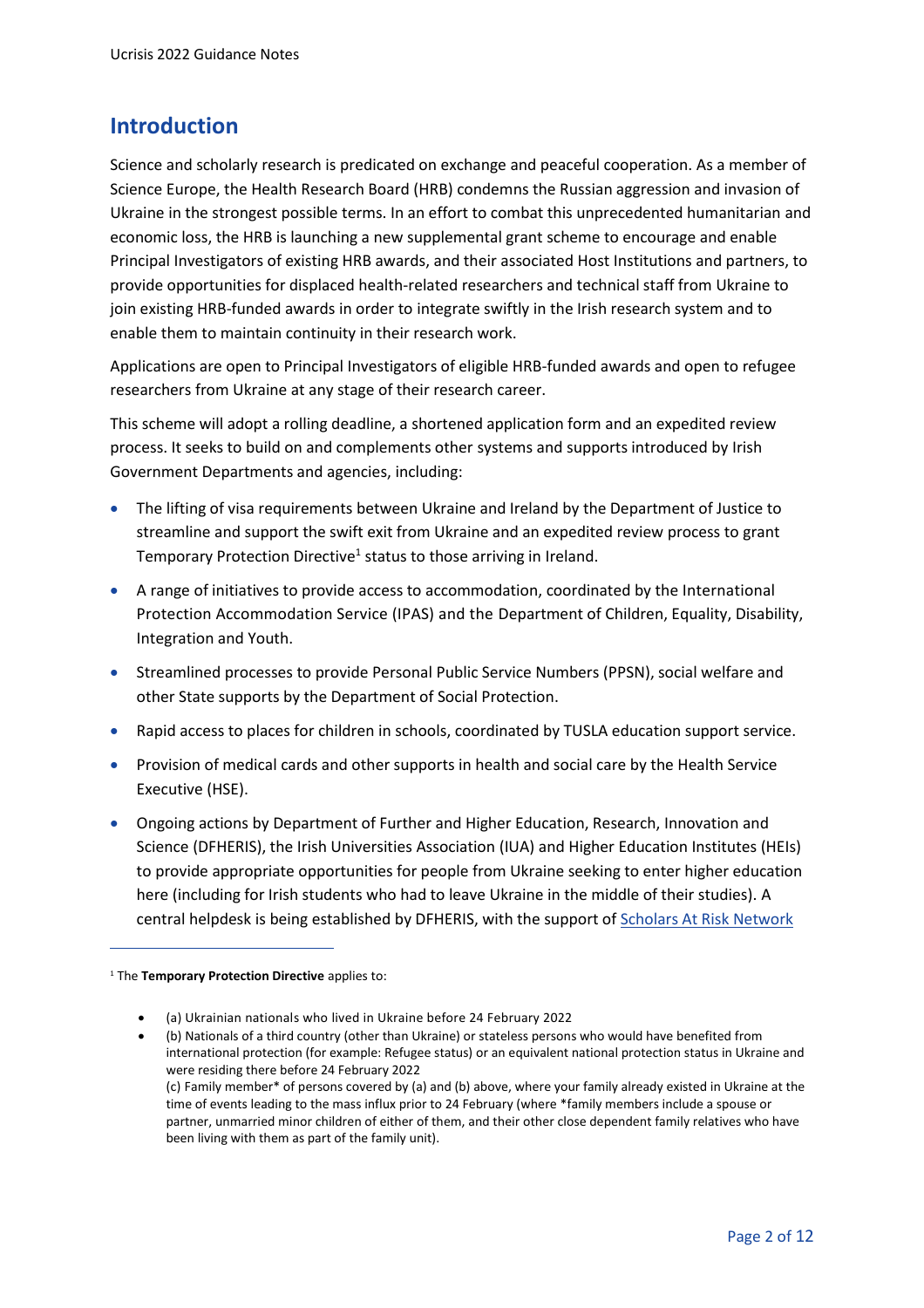(SAR), to guide students and researchers in relation to work opportunities, applications, English language requirements, student finance, funding, fees and grants. It is envisaged that this will be open from end of April 2022 and further details will be poste[d on](file:///C:/Users/oward/AppData/Local/Microsoft/Windows/INetCache/Content.Outlook/FBD2XRPP/on) the Government website [\(https://www.gov.ie/en/publication/320e9-employment-and-education/\)](https://www.gov.ie/en/publication/320e9-employment-and-education/) under Higher Education.

• Ongoing actions from other national research funders, including Science Foundation Ireland (SFI) and Irish Research Council (IRC).

This response embodies in very practical terms the values of Leadership, Independence, Collaboration, Responsiveness and Inclusiveness set out in the HRB Strategy. It builds on the Health Research Board (HRB) Strategy (2021-2025)<sup>2</sup> commitment to foster and enhance European and international coordination, collaboration and engagement.

# <span id="page-3-0"></span>**Aim and Objectives**

The aim of this supplemental funding scheme is to support displaced health-related researchers and technical staff from Ukraine to join active HRB-funded awards in order to integrate swiftly into the Irish research system, enable continuity in their research work and sustain the individuals' research career and development.

# <span id="page-3-1"></span>**Scope**

Under this scheme, Principal Investigators of eligible HRB awards can request supplementary funding for a **named individual/s** who have been displaced by the Russian invasion in Ukraine or who cannot return to Ukraine due to the invasion (and are being supported by the Irish Government under the Temporary Protection Directive). Funding can be requested for more than one named individual. The researchers supported by the scheme need to be located in the Republic of Ireland and to provide documentation showing that they are covered by the *[Temporary Protection Directive](https://eur02.safelinks.protection.outlook.com/?url=https%3A%2F%2Fwww.gov.ie%2Fen%2Fpublication%2F0f773-temporary-protection%2F&data=04%7C01%7Cabikelly%40rcsi.ie%7C0aaa26b1ebfb4278ab8208da17ddfcb1%7C607041e7a8124670bd3030f9db210f06%7C0%7C0%7C637848539586112473%7CUnknown%7CTWFpbGZsb3d8eyJWIjoiMC4wLjAwMDAiLCJQIjoiV2luMzIiLCJBTiI6Ik1haWwiLCJXVCI6Mn0%3D%7C3000&sdata=PAT%2F5lAur9K9waoEg%2B5heN%2F6JZfWEJFGMUKI67aewsc%3D&reserved=0)* as part of the application.

**The scheme is open to support researchers and research-related technical staff across the research career framework, including those that were conducting MSc or PhD-level training, postdoctoral fellows and senior investigators.** Proposals should be proportionate and appropriate to the original award in terms of scale and ambition and the skills of the supported individual/s. Applications need to be supported by the Host Institution.

**Activities funded should relate to and add value to the original award objectives**. Funding must be associated with clearly identified individuals and activities and cannot be reallocated later to other

<sup>2</sup> <https://www.hrb.ie/strategy-2025/>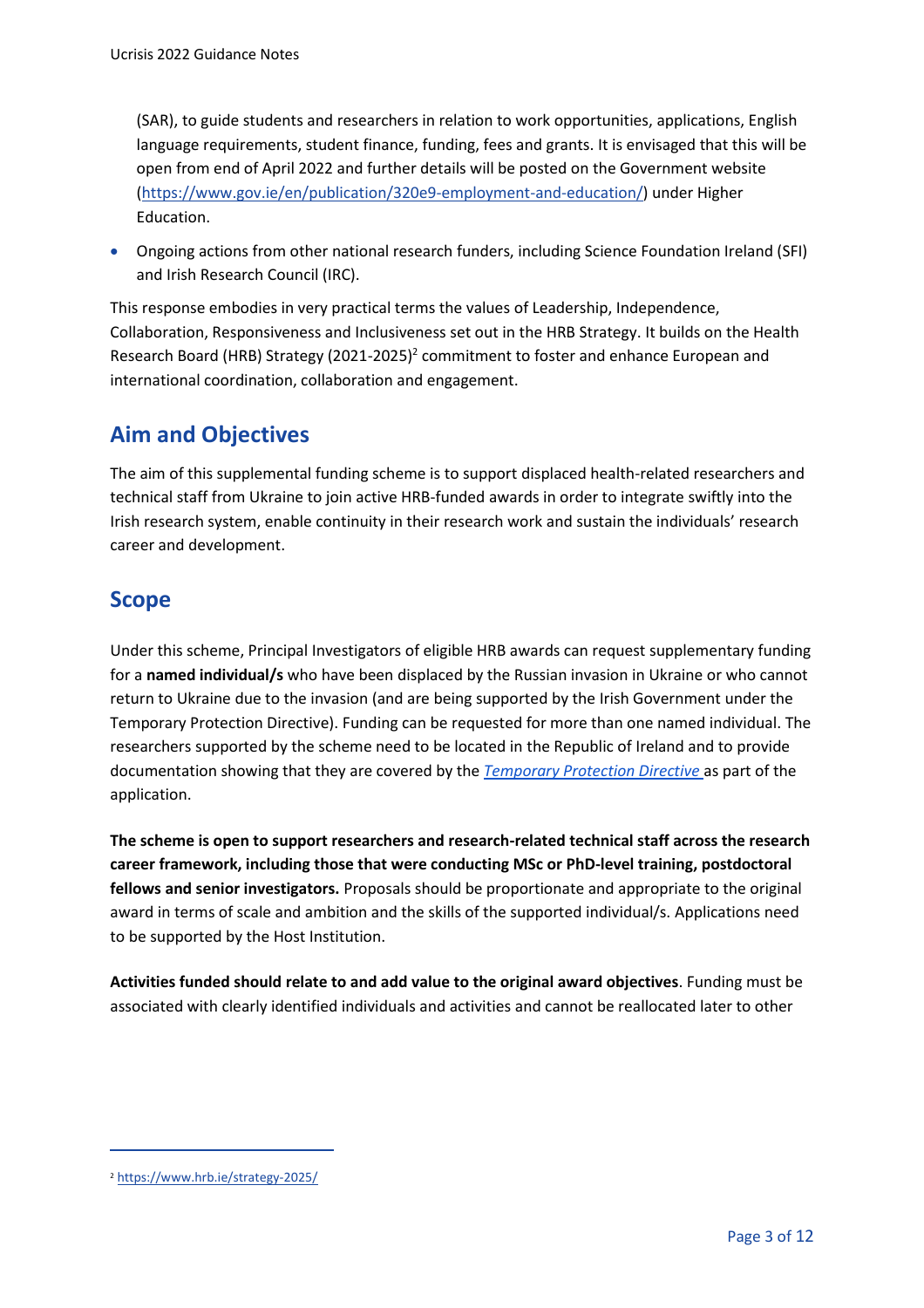cost headings in the original award. Monitoring and reporting of additional funded activities supported under Ucrisis 2022 will be in line with the associated original award<sup>3</sup>.

**Applications can be submitted at any time and will be reviewed in real time. The call will remain open for the foreseeable future subject to review of the evolving situation in Ukraine.** 

### <span id="page-4-0"></span>**Funding Available, Duration and Start Date**

The Ucrisis scheme will provide financial support in the format of a start-up grant ("equipment" - to cover basic necessities as required including laptop, books etc.), running costs, dissemination, contributions to monthly salary and overheads contributions.

Awards will have **a duration of up to 12 months**. The budget requested and the award duration **must** reflect the scale and nature of the proposed research.

The total funding per award will largely be determined by the appropriate financial support requested. The level of the monthly salary will be based on the level of seniority of the researcher and Applicants should use the IUA website scales for the most up-to-date recommended salary scales for academic researchers<http://www.iua.ie/research-innovation/researcher-salary-scales/> or other university/national scales as appropriate for technical staff or professionals. The salary-related costs will be reviewed and determined in accordance with the proposed contribution and timeline and finalised in accordance with the relevant salary scales as for other HRB awards.

Other direct research costs are eligible up to a total of €20,000 per supported researcher/technical staff:

- A contribution towards running costs of up to **€15,000** per individual is available, where specified and justified. This should include potential funding for plans to integrate and support the researcher/s into the research team and the project, and details of other relevant researchrelated supports such as language classes, skills development, mentoring and networking opportunities.
- A contribution of **€2,000** towards start up/equipment (such as for computers) is eligible.
- Dissemination costs associated with publication of results, seminar/conference attendance and any other means of communicating/reporting research outcomes as detailed in the dissemination and knowledge exchange plan, as well as costs related to data sharing are covered up to a limit of **€3,000**.

<sup>3</sup> In accordance with standard HRB Guidance, this supplementary scheme will **not** support the following: Applications involving basic biomedical research; Applications using cell lines, animals or their tissue that do not constitute pre-clinical research; Applications which are solely **or** predominately developing the infrastructure for biobanking, databases or patient registers without a predominant research element; Applications which are solely **or** predominately health service developments without a predominant research element; Applications from individuals applying for, holding, or employed under a research grant from the tobacco industry; Research intended to create human embryos solely for the purpose of research or for the purpose of stem cell procurement, including by means of somatic cell nuclear transfer.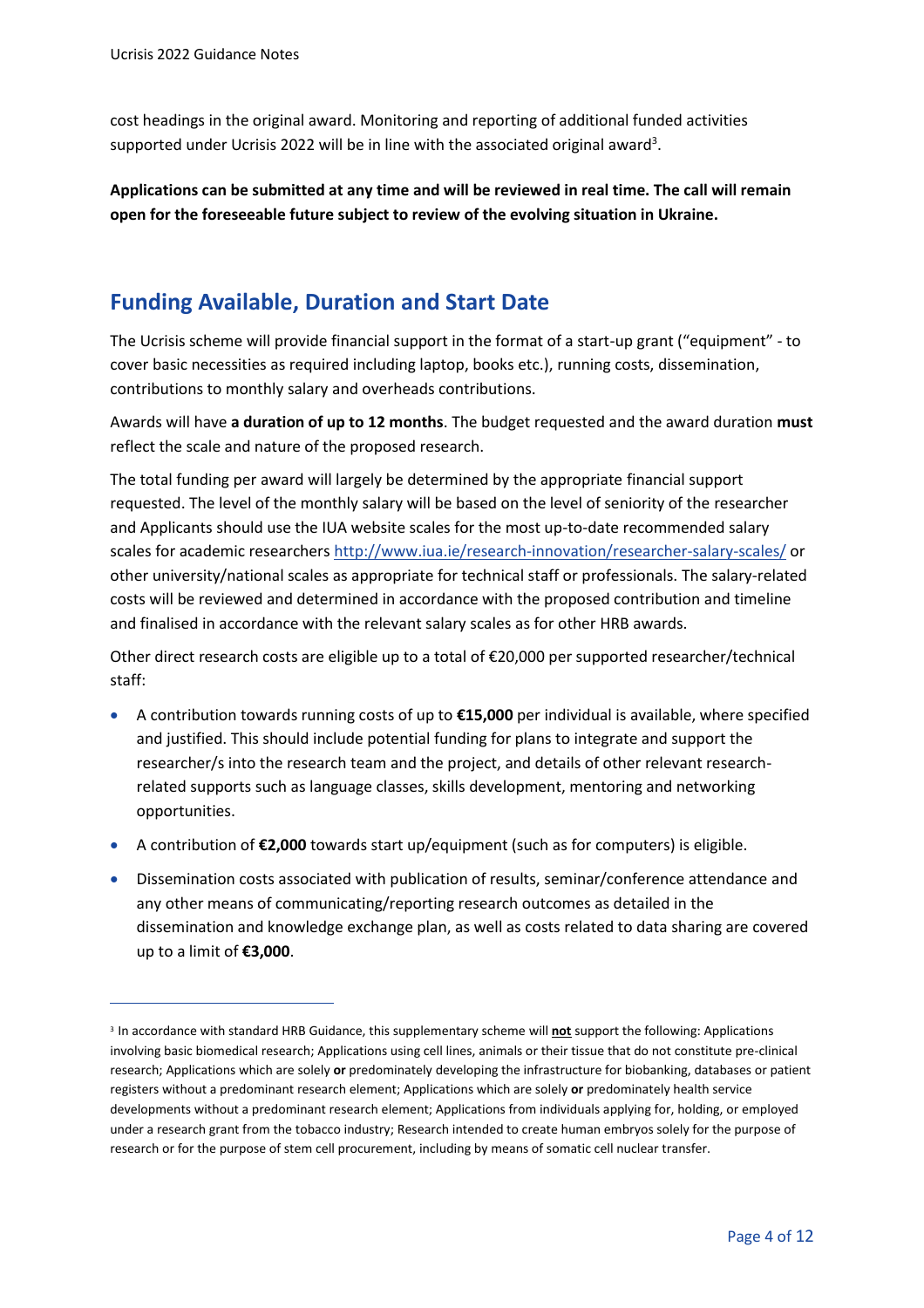In accordance with the HRB Policy on Overhead Usage<sup>4</sup>, the HRB will contribute to the indirect costs of the research through an overhead payment of 30% of Total Direct Modified Costs (TDMC excludes student fees, equipment, and capital building costs) for **laboratory or clinically based research** and 25% of Total Direct Modified Costs for **desk-based research**.

## <span id="page-5-0"></span>**Eligibility Criteria**

#### **Eligible Awards**

Applications are welcomed from Principal Investigators for currently active awards across all HRB schemes with the exception of *training awards tailored to specific individuals* (Summer Scholarships and Post-doctoral fellows, e.g., ARPP, CSF and HRB Interns) and *short, specific awards* (Conference and Event Sponsorship, Knowledge Exchange and Dissemination Scheme, HRB Impact Awards). Principal Investigators of eligible awards will be alerted by the HRB. Where awards are co-funded with another organisation, the HRB will provide the full cost associated with this scheme.

#### **Applicant Team**

#### **Lead Applicant**

The **Lead Applicant** will serve as the primary point of contact for the HRB during the review process and on the award, if successful. The Lead Applicant will be responsible for the scientific and technical direction of the research programme. He/she has primary fiduciary responsibility and accountability for carrying out the research within the funding limits awarded and in accordance with the terms and conditions of the HRB.

Lead Applicant eligibility is determined by the eligibility of the original HRB award.

#### **Supported Ukrainian Researchers**

The individuals supported by the scheme need to be located in Republic of Ireland and provide documentation showing that they are covered by the Temporary Protection Directive as part of the application. They should provide an outline of their health research-related skills and experience and outline how the scheme will benefit them and will add value to the project. Responsibility for determining an individual's academic and professional qualifications and checking the legal requirements for the integration of named researchers rests with the Host Institutions.

Applicants must demonstrate that the level, expertise, and experience of proposed researchers matches the ambition and scale of the project and that they possess the necessary breadth and skills in all methodological areas required to deliver the proposed programme of work. Alignment between researchers requested and the proposed project should be demonstrated. Roles and responsibilities of the supported researchers must be differentiated and clear. Reviewers will thoroughly assess the level of experience matched with the supervisory and up-skilling arrangements proposed in scoring the application.

<sup>4</sup> [http://www.hrb.ie/funding/funding-schemes/before-you-apply/all-grant-policies/hrb-policy-on-usage-of-research](http://www.hrb.ie/funding/funding-schemes/before-you-apply/all-grant-policies/hrb-policy-on-usage-of-research-overheads/)[overheads/](http://www.hrb.ie/funding/funding-schemes/before-you-apply/all-grant-policies/hrb-policy-on-usage-of-research-overheads/)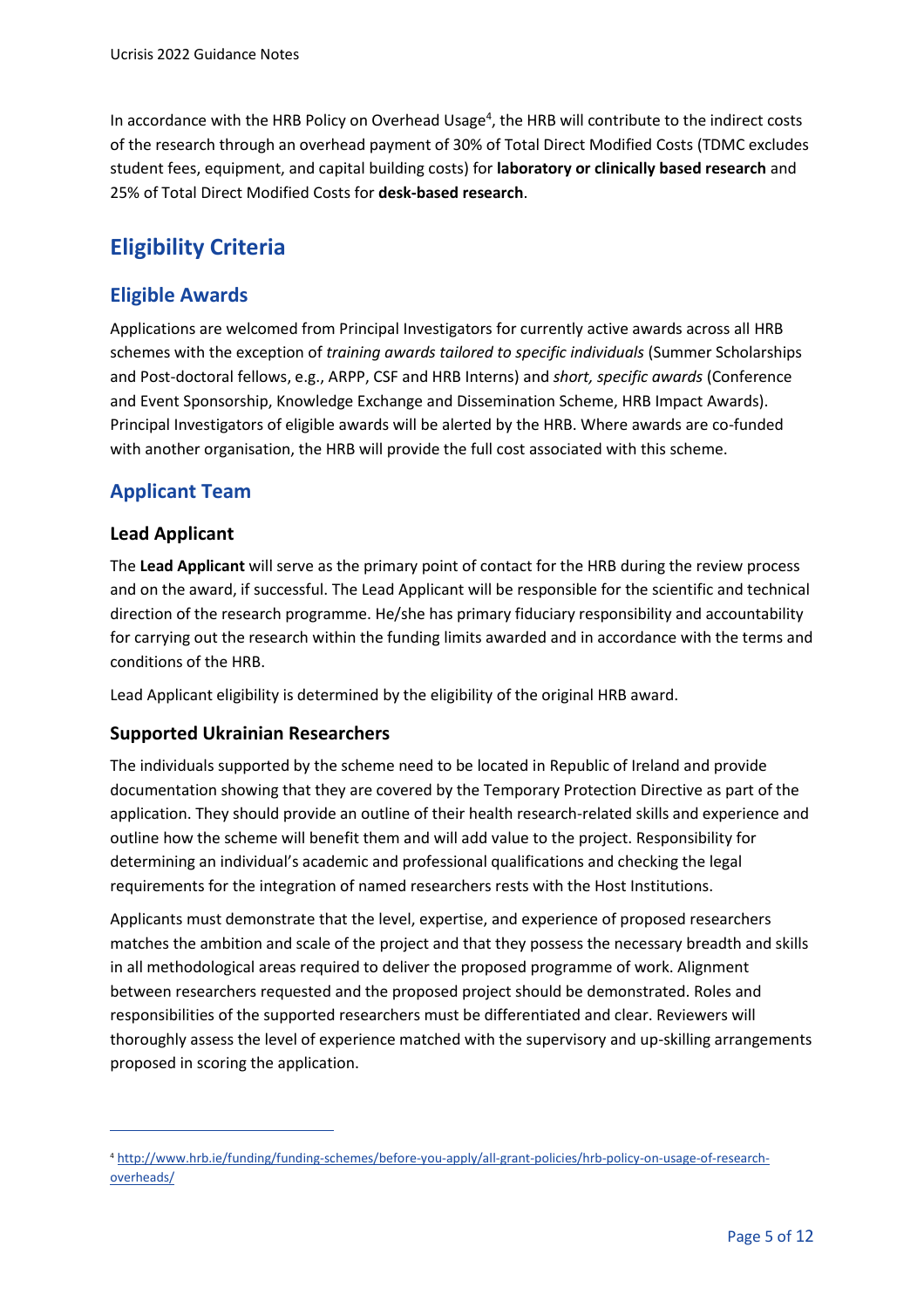#### <span id="page-6-0"></span>**Host Institution**

The Host Institution for the Ucrisis award will be the same as for the active HRB award.

The Host Institution will review and administer the HRB grant funding and is responsible for compliance with all general and specific terms and conditions of the award.

**Host Institution Letters of Support** must be provided for **all Ukrainian researchers who are seeking financial support.** The HRB recognises that Host Institutions may need to deploy new and or alternative mechanisms to ensure appropriate arrangements are in place to support Ukrainian researchers. The formal letter on headed notepaper, dated and signed by the Head of School/Research Centre/Hospital should provide clarity on these arrangements. At a minimum Letters of Support must include the following information; [*Host Institution - insert name*] which is the host institution of [*Lead applicant - insert name*] confirms that [*Ukrainian researcher - insert name*]: (i) holds an appropriate contract with the HI for the duration of the award and (ii) has appropriate office and research space/facilities for at least the duration of the award.

Electronic signatures are acceptable for letters that are uploaded on the HRB GEMS system.

It is the responsibility of the Lead Applicant to ensure that applications are completed in full, and all necessary documentation is received by the HRB before submission.

#### <span id="page-6-1"></span>**Application, Review Process and Review Criteria**

#### **Grant E-Management System (GEMS)**

Applications must be completed and submitted through the HRB online Grant E-Management System (GEMS) [\(https://grants.hrb.ie/\)](https://grants.hrb.ie/).

The application must have been reviewed and approved by the signatory approver at the research office (or equivalent) in the Host Institution before it is submitted to the HRB.

#### **Review Process**

Applications will be checked for eligibility by HRB staff. Following the initial eligibility check, each eligible application will undergo an in-house review process by HRB staff.

As the active awards have already been peer reviewed, the application for a supplement largely focuses on information on the individual/s to be incorporated into a project and the case for how this will add value to the project and to the individual/s.

Applications will be reviewed in accordance with the following criteria:

- 1. The suitability of the supported individual (relevant CV)
- 2. The added value to the original award of the additional researcher/s
- 3. The plans to integrate and support the researcher/s into the research team and the project, and details of other relevant supports such as language classes, skills development, mentoring and networking opportunities.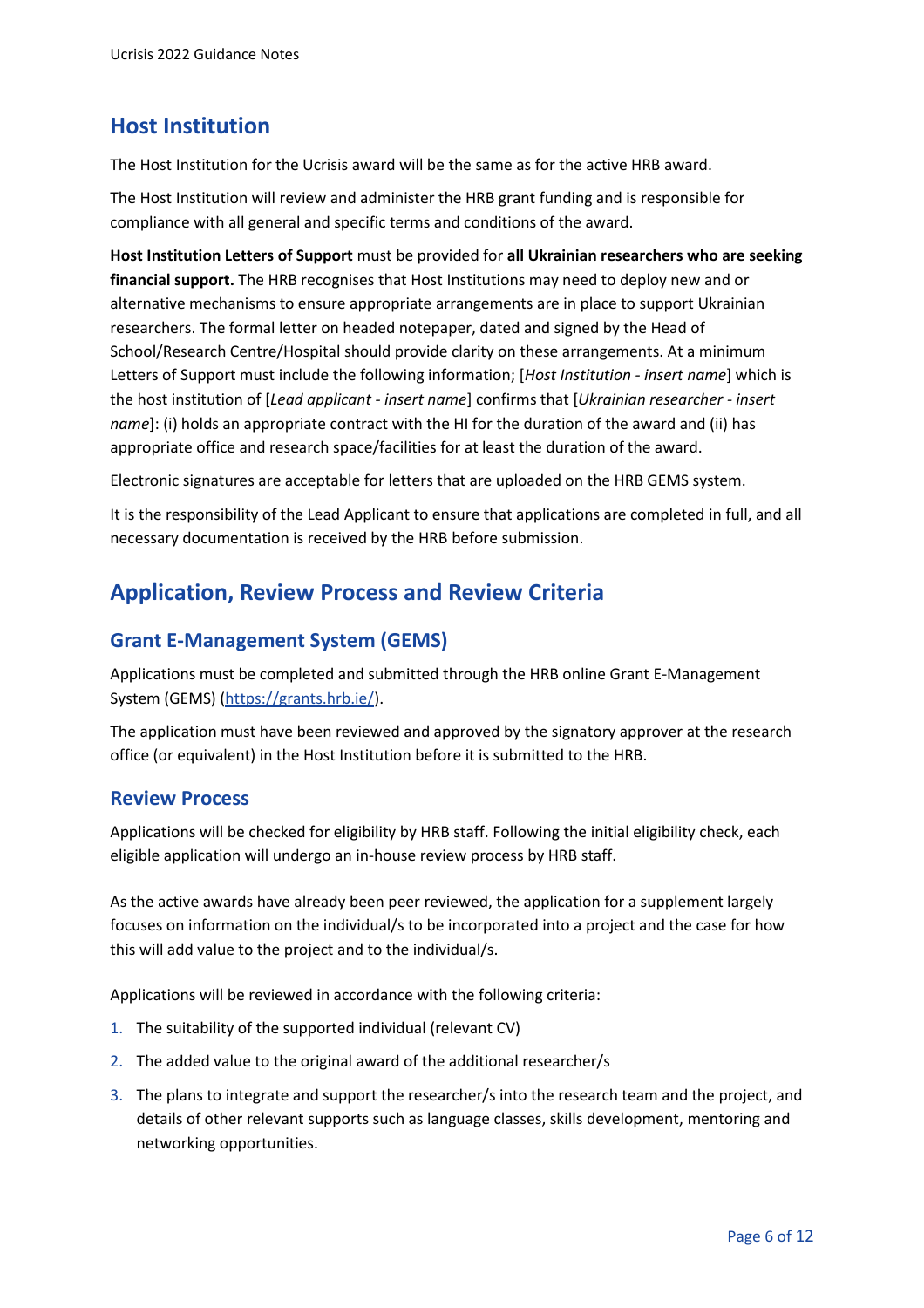## <span id="page-7-0"></span>**Timeframe**

**Date** 22 April 2022 Call Opening Applications can be submitted at any time and will be reviewed in real time Review and approval procedures will be expedited

## <span id="page-7-1"></span>**Contacts**

For further information on the Ucrisis 2022 contact:

| Peter Hyde                    | Sónia Pereira          |
|-------------------------------|------------------------|
| <b>Project Officer</b>        | <b>Project Officer</b> |
| Research Strategy and Funding |                        |
| E: ucrisis@hrb.ie             |                        |

*The HRB reserves the right to reject any application that does not meet the terms of this call.*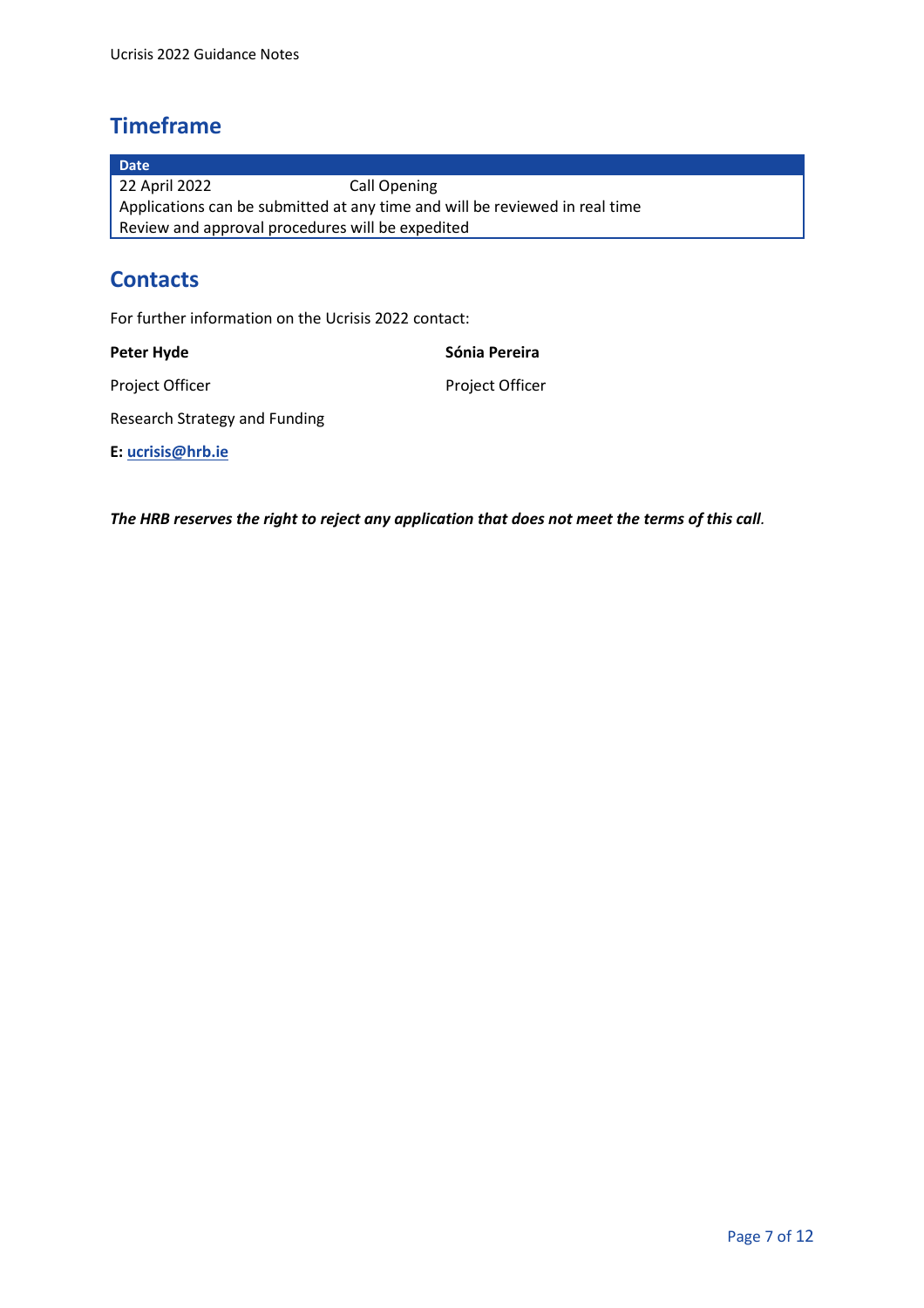## <span id="page-8-0"></span>**Appendix I: Detailed Guidance on the Application Form**

Only registered users of the GEMS system can apply for grants. In order to submit an online application to the HRB, applicants are required to register at the following address: [https://grants.hrb.ie](https://grants.hrb.ie/)

*Please refer to the GEMS Technical Guidance Note<sup>5</sup> , available on the left-hand column of your GEMS profile homepage, for further information.*

The **Lead Applicant** must create the application. Lead Applicants can login to GEMS and update any information regarding their contact and CV details in 'Manage my details'.

Once logged in to GEMS applicants are taken directly to the Home page which is the starting point to create a new Grant application.

Once the Lead Applicant selects the application scheme on GEMS, they will be asked to complete a check list of mandatory questions. In order to access the application form, the Lead Applicant must satisfy the conditions of this check list. The checklist for the Investigator Led Projects is as follows:

| <b>Lead Applicant Eligibility</b>                                                                                                                                                                                                                                                            |  |
|----------------------------------------------------------------------------------------------------------------------------------------------------------------------------------------------------------------------------------------------------------------------------------------------|--|
| I have read the Guidance Notes for the Ucrisis 2022 call                                                                                                                                                                                                                                     |  |
| I am clear about the role of the authorised signatory in the nominated Host Institution and I<br>am aware that I need to build sufficient time into the application process for the HI to access,<br>review and approve my final proposal for submission to the HRB through the GEMS system. |  |

#### **Consent**

By submitting this application, I consent to (a) sharing of my data outside of the European Economic Area (EEA) for the purpose of international peer review, and (b) the use of my data for assessment of my application; monitoring of successful awards; and evaluation of HRB's approach to funding and investment in research, in line with HRB policies and as detailed in the Ucrisis 2022 Call Guidance Notes.

The Lead Applicant will be then able to start the application. Further details for completing each of the main sections of the application form are provided below:

#### <span id="page-8-1"></span>**Host Institution**

The Host Institution for the Ucrisis 2022 award will be the same as for the active HRB award. A list of the Host Institutions approved by the HRB at the time of this call going live is included as a PDF on GEMS. In GEMS you will be asked to identify a Host Institution (from [this list\)](https://www.hrb.ie/funding/funding-schemes/before-you-apply/all-grant-policies/approval-of-host-institutions/) and type it in full (do not use acronyms such as UCD, TCD, NUIG). Once you have entered the first 3-4 characters of the Host Institution, you will be assisted with auto-select options. It is important that the Host Institution name is entered accurately and in full as an incorrect entry may result in delays in attaining Host Institution approvals.

 $\triangledown$ 

<sup>5</sup> [https://grants.hrb.ie/Download.aspx?docTemplateID=97936cf6-e4b4-4aa6-9509](https://grants.hrb.ie/Download.aspx?docTemplateID=97936cf6-e4b4-4aa6-9509-a0e000ae40b7&nocache=637861540746169609) [a0e000ae40b7&nocache=637861540746169609](https://grants.hrb.ie/Download.aspx?docTemplateID=97936cf6-e4b4-4aa6-9509-a0e000ae40b7&nocache=637861540746169609)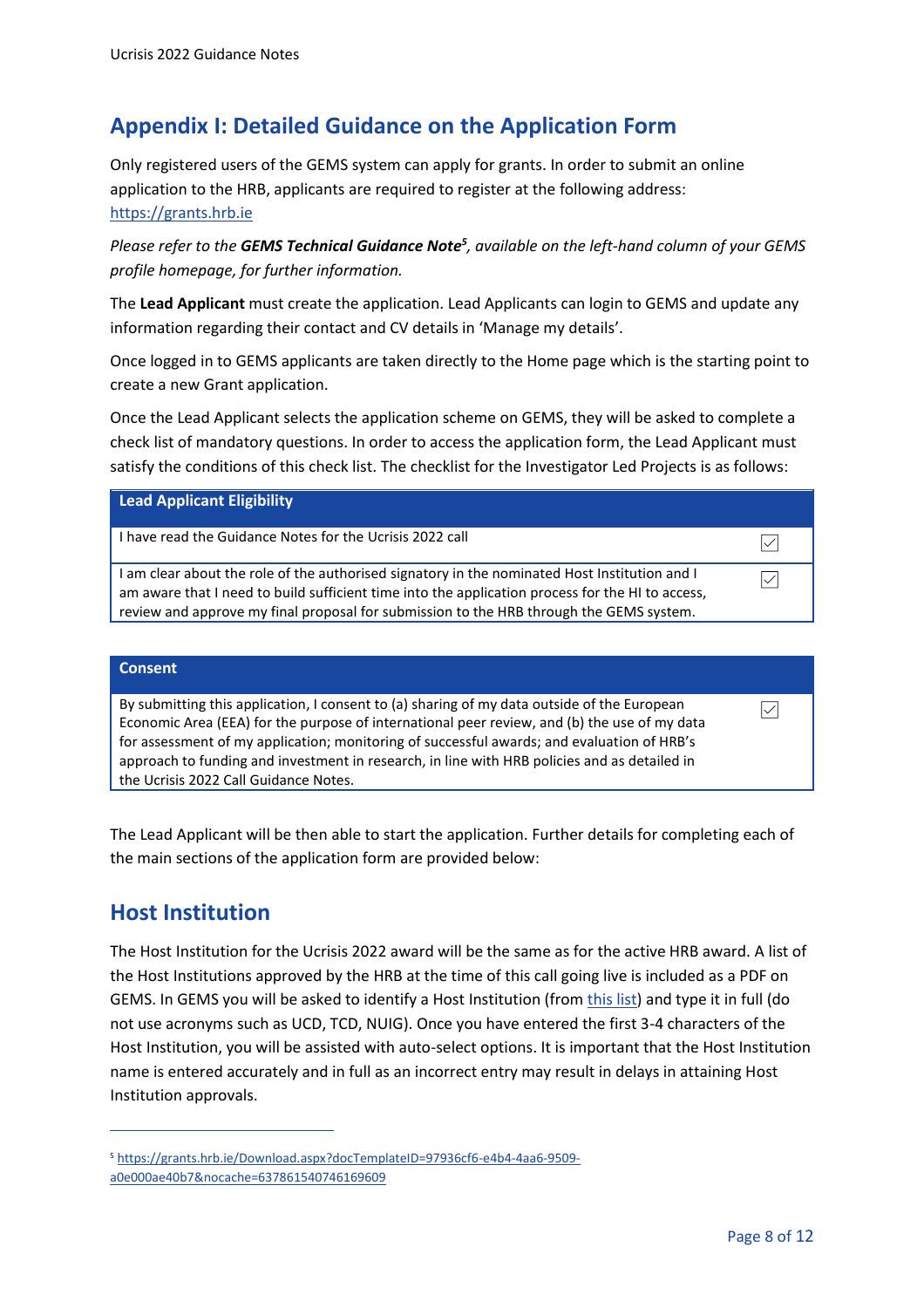## <span id="page-9-0"></span>**Signatory Notification (within Host Institution)**

Once the **Host Institution** is selected at the initial stages of application creation, this will allow the Lead applicant to notify the **authorised signatory** (Dean of Research or equivalent person authorised to endorse research grant applications for the Host Institution) in that Host Institution of the Lead Applicant's intention to submit an application to the Ucrisis 2022. The signatory's details are prepopulated in the system, so the applicant just needs to click 'NOTIFY' within GEMS. We recommend that **you notify the Host Institution signatory** of your intention to apply as soon as possible in the application process. The signatory will receive an email from GEMS with the name and email details of the Lead Applicant and if they have any queries or clarifications, they can engage directly to resolve them with the Lead Applicant. The Host Institution signatory must confirm their willingness to participate as Host Institution for the application through GEMS and once they do this a PDF of the application will be available for them to review with a view to them ultimately approving the final version for submission to the HRB.

## <span id="page-9-1"></span>**Lead Applicant's Details**

The Lead Applicant's **contact and CV** details (Name, institution, present position, employment history, profession, and ORCID iD) are managed in 'manage my details' section of GEMS. All required information for this application is automatically included in any application.

#### <span id="page-9-2"></span>**Ukrainian researcher/s or technical staff requesting support**

Up to three Ukrainian researchers/technical staff can currently be named per application and this should be proportionate and appropriate to the scale and objectives of the original award. Necessary information includes name, academic qualifications, professional qualifications, last research-related role - job title), last research-related role – institution and address, and the upload of documentation demonstrating cover under the Temporary Protection Directive for each person.

**Relevant professional experience**: Please describe your professional experience relevant to this application. This may include publications, scientific presentations, policy and practice outputs, teaching and training of early career researchers, engagement with the public, research outputs such as development of new tools, materials or methods, datasets, healthcare innovations, patents, and any other relevant experience. **Word limit 300** 

#### <span id="page-9-3"></span>**Active HRB award linked to this application**

Required information includes HRB Reference Number, title of the award, start date of award, end date of award as per contract and the latest contract variation where applicable. A short description of the work undertaken so far and still planned under the active HRB award is also requested.

## <span id="page-9-4"></span>**Additional work proposed**

Please present a short description of the objectives and deliverables of work to be undertaken as part of this Ucrisis 2022 application. You are asked to describe what you propose to do, why you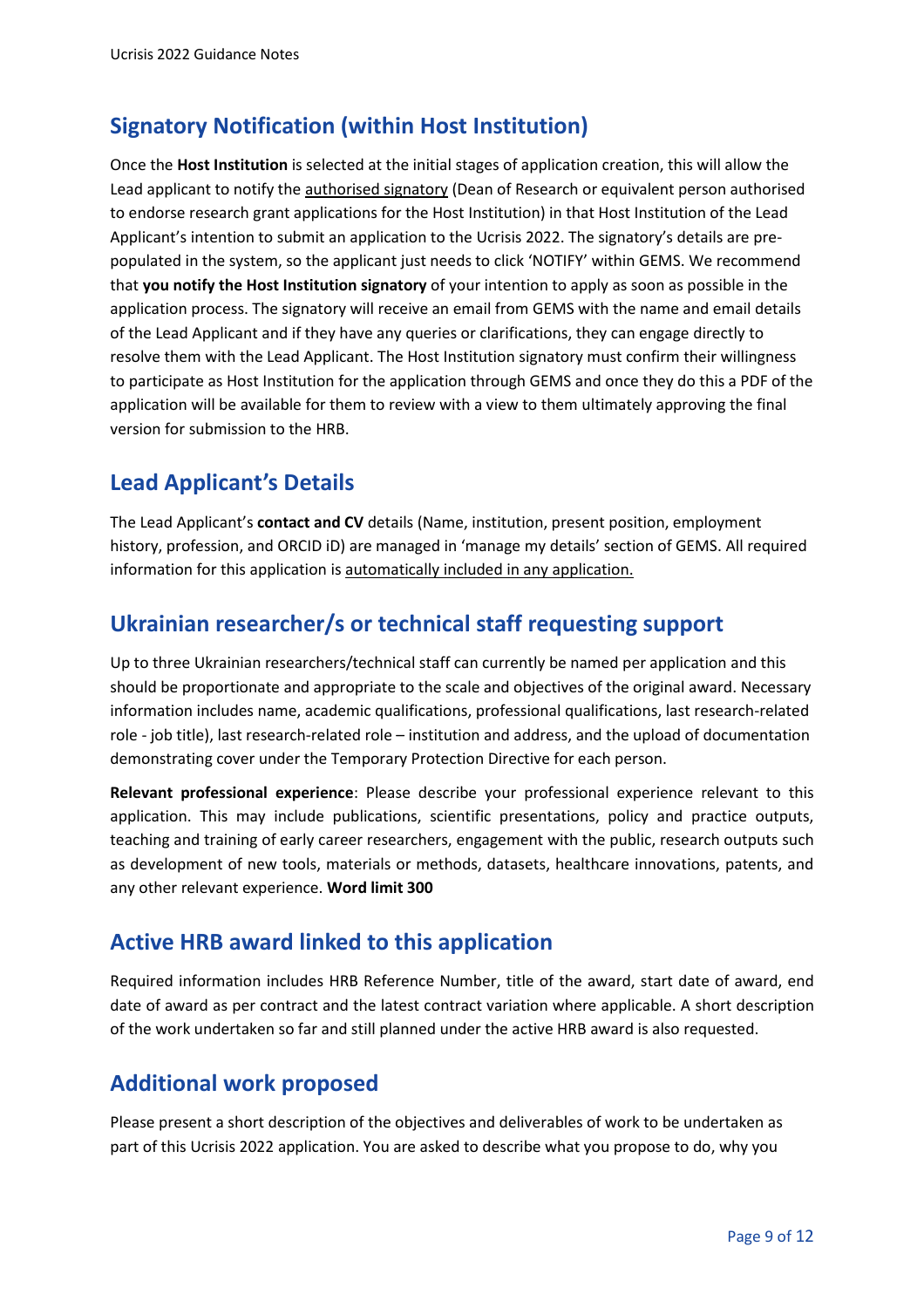think it is important and how you will do it. The summary needs to be written in plain English and be clear and easy to understand to a non-expert audience. **Word limit 300**

Describe how the proposed activities will add value to the existing award generally and over and above those activities that were included as part of the existing award. **Word limit 200**

Please indicate the expected start date of the proposed work and duration in months (maximum duration is 12 months).

#### <span id="page-10-0"></span>**Integration and supports for the researcher/s or technical staff**

Please give a short description of the plans to integrate and support the researcher/s or researchrelated technical staff into the research team and the project, including details of other relevant supportssuch as language classes, skills development, mentoring and networking opportunities. **Word limit 300**

## <span id="page-10-1"></span>**Project Budget**

Please provide a summary and justification of the costs and duration associated with the project.

A **full breakdown of costings and justification for all funding** is required for items listed under each subheading within GEMS.

**Note: You are strongly advised to seek guidance from the research office/finance office in the Host Institution** before completing this section of the form. **The HRB will not provide additional funding in the case of either under-estimates or over expenditure.**

| Allowable costs include: |  |  |  |
|--------------------------|--|--|--|
|--------------------------|--|--|--|

| 1. Contribution to<br><b>Salary</b> | Must be listed for each Ukrainian researcher supported under each of the<br>following subheadings (a-e):                                                                                                                                                                                                                                                                                                                                                                                                                                                                                                                                                                                  |
|-------------------------------------|-------------------------------------------------------------------------------------------------------------------------------------------------------------------------------------------------------------------------------------------------------------------------------------------------------------------------------------------------------------------------------------------------------------------------------------------------------------------------------------------------------------------------------------------------------------------------------------------------------------------------------------------------------------------------------------------|
| a) Salary                           | Please indicate the salary scale used, the level and point on that scale, and<br>briefly justify the salary level chosen. The salary level chosen should be<br>appropriate to the expertise and experience of the supported researcher and<br>can range across the full spectrum of relevant scales.<br>Please find IUA pay scales at https://www.iua.ie/research-<br>innovation/researcher-salary-scales/. Other university/national scales may be<br>used as appropriate for technical staff or professionals<br>Note: The HRB does not provide funding for the salary or benefits of academic<br>staff within research institutions that are already in receipt of salary or benefits. |
| b) Employer's PRSI                  | Employer's PRSI contribution is calculated at 11.05% of gross salary.                                                                                                                                                                                                                                                                                                                                                                                                                                                                                                                                                                                                                     |
| c) Employer Pension<br>Contribution | Pension provision up to a maximum of 20% of gross salary will be paid to the<br>Host Institution to enable compliance with the Employment Control Framework<br>(an additional 5% employee contribution is part of the salary). The level of<br>employer contribution should be in accordance with the model adopted by the<br>Host Institution. If applicable, state the amount of employer contribution based<br>on the pro rata salary and note the % of pro rata salary used to calculate this for<br>reference.                                                                                                                                                                       |
| 2. Running Costs                    | For all costs required to carry out the research including materials and<br>consumables, survey costs, travel for participants, transcription costs etc.                                                                                                                                                                                                                                                                                                                                                                                                                                                                                                                                  |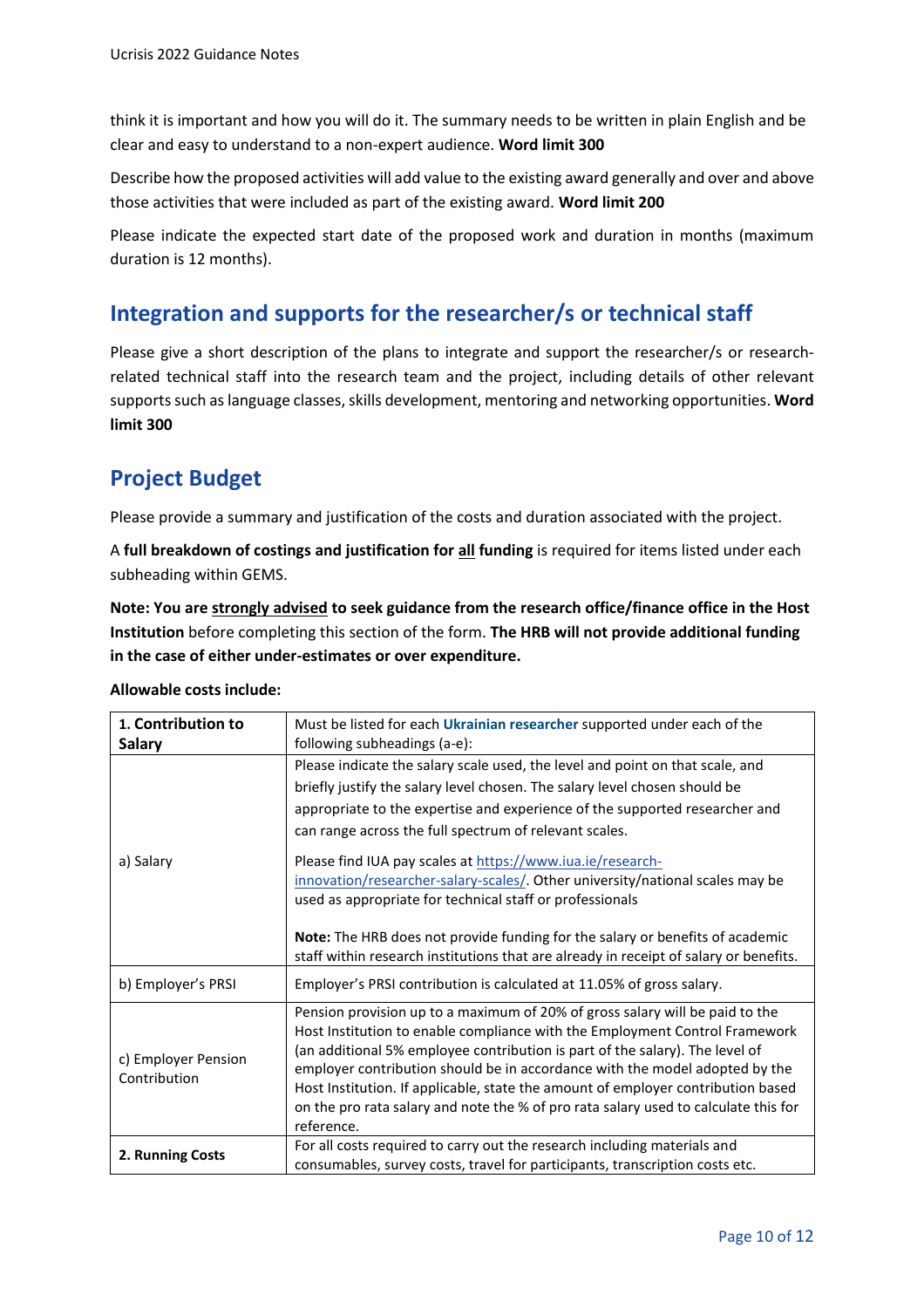|                               | Maintenance costs of animals are allowed for pre-clinical animal models only <sup>6</sup> .<br>Access to necessary special facilities or services which are not available in the<br>host academic or clinical institutions. i.e., consultancy fees, methodological<br>support, Clinical Research Facilities support, MRI facilities etc. will be considered<br>under running costs as long as they are detailed in an accompanying<br>'Infrastructure Agreement Form'. This should include potential funding for plans<br>to integrate and support the researcher/s, e.g., language classes, skills<br>development, mentoring and networking opportunities. A limit of €15,000<br>applies to this cost category per funded researcher.<br>Costs associated with compensating PPI contributors involved in your research<br>e.g., consultation workshops, time spent reviewing material, costs of<br>participation in advisory groups, travel expenses, payments for time (in line with<br>your Host institutions policies), etc. should be charged to running costs.<br>Note: Please see a list of costs that fall within the overhead contribution below            |
|-------------------------------|----------------------------------------------------------------------------------------------------------------------------------------------------------------------------------------------------------------------------------------------------------------------------------------------------------------------------------------------------------------------------------------------------------------------------------------------------------------------------------------------------------------------------------------------------------------------------------------------------------------------------------------------------------------------------------------------------------------------------------------------------------------------------------------------------------------------------------------------------------------------------------------------------------------------------------------------------------------------------------------------------------------------------------------------------------------------------------------------------------------------------------------------------------------------|
| 3. Equipment                  | and which should not be listed under running costs.<br>Funding for suitably justified equipment can be included in this section. A limit<br>of €2,000 applies to this cost category per funded researcher. Dedicated<br>laptops or similar equipment that is deemed necessary for researcher start-up<br>such as books, stationary etc., will be considered where appropriately justified.<br>All costs must be inclusive of VAT, where applicable.                                                                                                                                                                                                                                                                                                                                                                                                                                                                                                                                                                                                                                                                                                                  |
| <b>4. Dissemination Costs</b> | Costs associated with publication of results, seminar/conference attendance<br>(provide details of name and location, where possible) and any other means of<br>communicating/reporting research outcomes as detailed in the dissemination<br>and knowledge exchange plan, as well as costs related to data sharing. Please<br>refer to the HRB policy on Open Access to Published Research <sup>7</sup> . Please list<br>dissemination costs under the following categories: publications, conferences,<br>other activities (expanded as necessary). A limit of €3,000 applies to this cost<br>category per funded researcher.<br><b>Publications:</b> Typically, the average HRB contribution towards publication costs<br>is €1,750/per article or HRB Open Research: rapid open peer reviewed and open<br>access platform for all research outputs, with all publication charges covered<br>centrally by the HRB at no expense to the grantee. (www.hrbopenresearch.org)<br>free of charge.<br><b>Conferences:</b> We envisage that conference costs will be typically around<br>€500/year for national conference and €1,500/year for international conference. |
| 5. Overhead<br>Contribution   | In accordance with the HRB Policy on Overhead Usage <sup>8</sup> , the HRB will contribute<br>to the indirect costs of the research through an overhead payment of 30% of<br>Total Direct Modified Costs (TDMC excludes student fees, equipment, and<br>capital building costs) for laboratory or clinically based research and 25% of<br>Total Direct Modified Costs for desk-based research.<br>The following items are included in the overhead contribution: recruitment<br>costs, bench fees, office space, software, contribution to gases, bacteriological<br>media preparation fees, waste fees, bioinformatics access. Therefore, these<br>should not be included in the budget as direct costs.                                                                                                                                                                                                                                                                                                                                                                                                                                                            |

<sup>6</sup> The maximum HRB allowable per diem rates for the maintenance of the most common strains of small animals are: mice (€0.50), other laboratory rodents (€1) and rabbits (€2) All per diem rates are inclusive of VAT. Maintenance costs for research involving large animals or other types of small animals must be agreed on a case-by-case basis.

<sup>7</sup> <https://www.hrb.ie/funding/funding-schemes/before-you-apply/all-grant-policies/open-access/>

<sup>8</sup> [http://www.hrb.ie/funding/funding-schemes/before-you-apply/all-grant-policies/hrb-policy-on-usage-of-research](http://www.hrb.ie/funding/funding-schemes/before-you-apply/all-grant-policies/hrb-policy-on-usage-of-research-overheads/)[overheads/](http://www.hrb.ie/funding/funding-schemes/before-you-apply/all-grant-policies/hrb-policy-on-usage-of-research-overheads/)